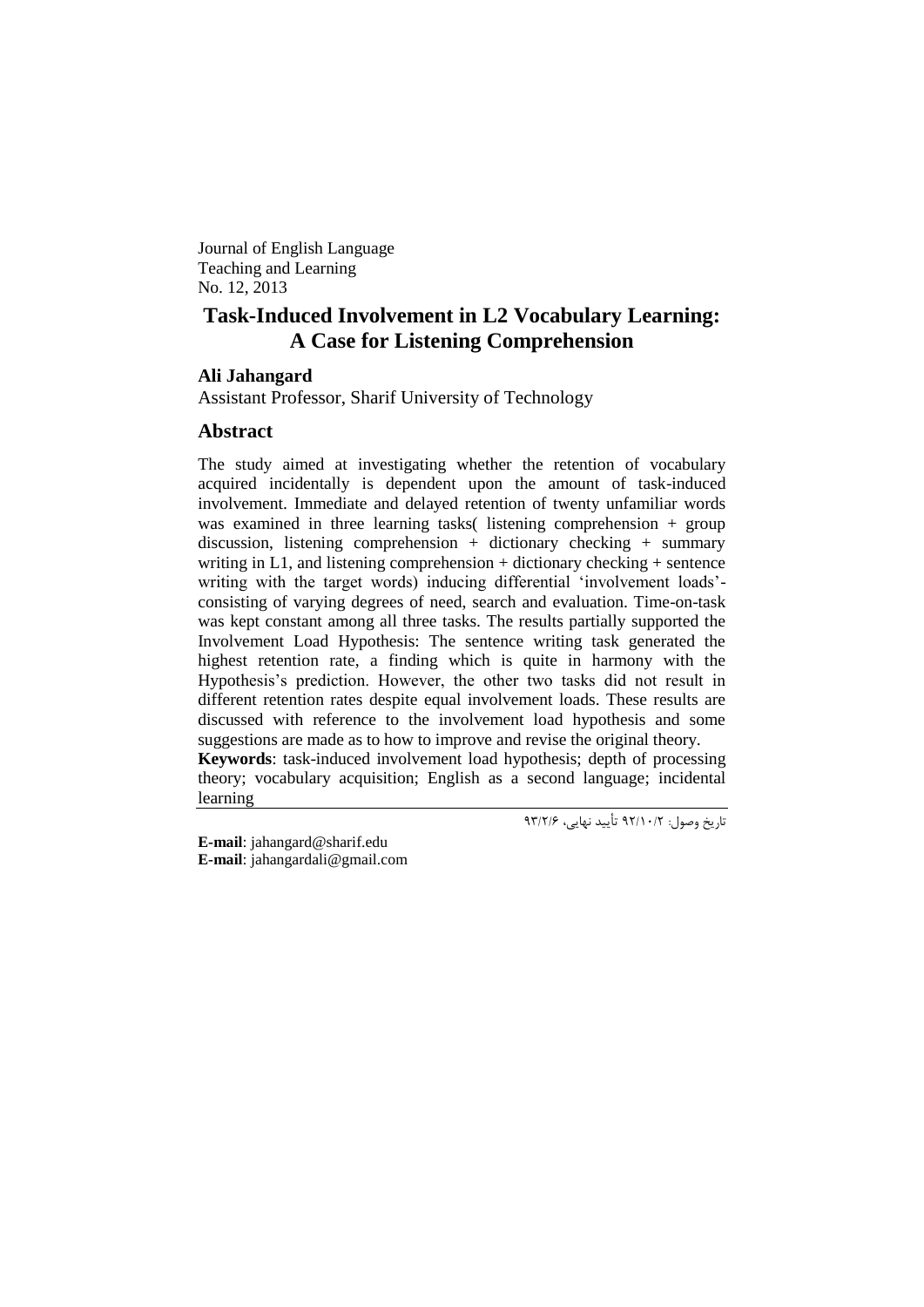# **Introduction**

According to Hunt and Belgar  $(2005, p.24)$  "... the heart of language comprehension and use is the lexicon", and that Widdowson's (1989, p.136) call "...to shift grammar from its preeminence and to allow the rightful claims of lexis" has yet to be on the researchers' working agendas." Though many language teachers are aware of the significance of vocabulary learning in developing the learners' linguistic ability, most often, they do not know the best way to implement it. Therefore, it is important to investigate what types of tasks provide the most efficient activities that culminate in more resilient and durable L2 lexical learning.

As a response to this necessity, some researchers have attempted to provide explanations as to why some tasks are more efficient than other tasks in boosting L2 vocabulary learning (Joe, 1995, 1998; Paribakht & Wesche, 1997; Rott, 2004). Craik and Lockhart (1972) held that retention of new information in long-term memory is not determined by the amount of time allotted in short-term memory; instead they considered the depth with which new information is processed as its major predictor and thus proposed depth of processing hypothesis. Craik and Tulving (1975) modified the hypothesis by stating that the crucial point regarding retention is not presence or absence of semantic encoding or depth of processing but richness of encoding or its elaboration that is a quantitative construct contrary to depth of processing. However, depth of processing hypothesis was criticized (Nelson, 1977; Baddeley, 1978) on the grounds that it did not accounted for a clear-cut definition of a level of processing; what exactly it is and how it can be measured. Similarly Laufer and Hulstijn (2001) argued that depth of processing lacks an operational definition since it is made up of abstract components of attention and elaboration and consequently proposed the Involvement Load Hypothesis for L2 vocabulary learning (Laufer & Hulstijn, 2001) of which a brief description is in order.

Laufer and Hulstijn (2001) defined involvement as "a motivational-cognitive construct which can explain and predict learners' success in the retention of hitherto unfamiliar words" (p. 14) and proposed *need*, *search* and *evaluation* as its components that may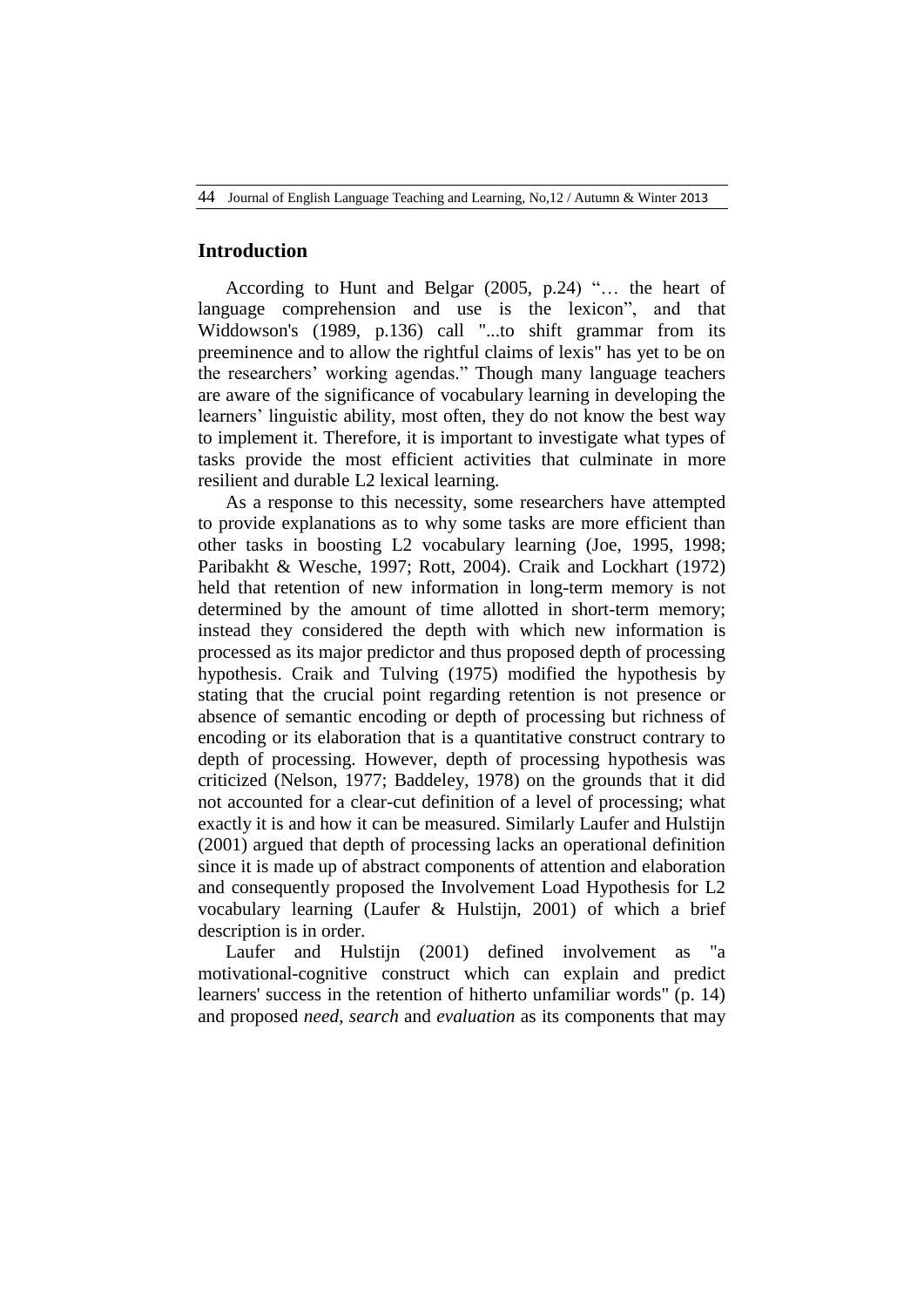or may not exist in a vocabulary learning task. *Need* is the motivational non-cognitive element of involvement and is the drive to keep up with the task requirements. They also distinguished between moderate and strong need; the former refers to when it is imposed externally while the latter is self-imposed. An example for moderate need is when a teacher asks a learner to use a specific word in a sentence, and the example for the strong need is when the learner as a result of internally motivated drives decides to look up the meaning of a given unknown word in a bilingual dictionary when s/he is writing an essay or reading a short story. *Search* and *evaluation* are two cognitive components of involvement. Search is the learner's endeavor to discover the meaning of an unknown L2 word by looking it up in a dictionary, asking a teacher, or consulting other sources. Evaluation "implies some kind of selective decision based on a criterion of semantic and formal appropriateness (fit) of the word and its context" (Laufer & Hulstijn, 2001, p. 15). Evaluation is considered moderate when differences between words or different senses of a word is recognized in a specified context and is considered strong when decision has to be made about additional words that combine with new word in an original text. For example, when encountering a homograph (e.g., project as verb or noun) the learner has to decide what sense is the most appropriate by comparing all the possible senses against the contextual specifications and choose the one that is most proper. Evaluation is considered moderate when choosing between different words (as in a fill-in-the-blank task where different words are provided) or recognizing the differences between the several meanings that a word may signify in a specific situation. The type of evaluation that entails making decisions as to what additional words will merge with the new word in producing (in contrast to receiving) a sentence or text is referred to as strong.

In any authentic or inauthentic task when processing the word each of these three factors can be present pr absent. All these factors along with the extent of their prominence, yield involvement load. For example, consider two tasks with differential amounts of involvement loads as cited in Hulstiin and Laufer (2001). In task one, the learner is asked to generate original sentences with the new words whose meanings are clarified by the teacher. In this task, the induced need is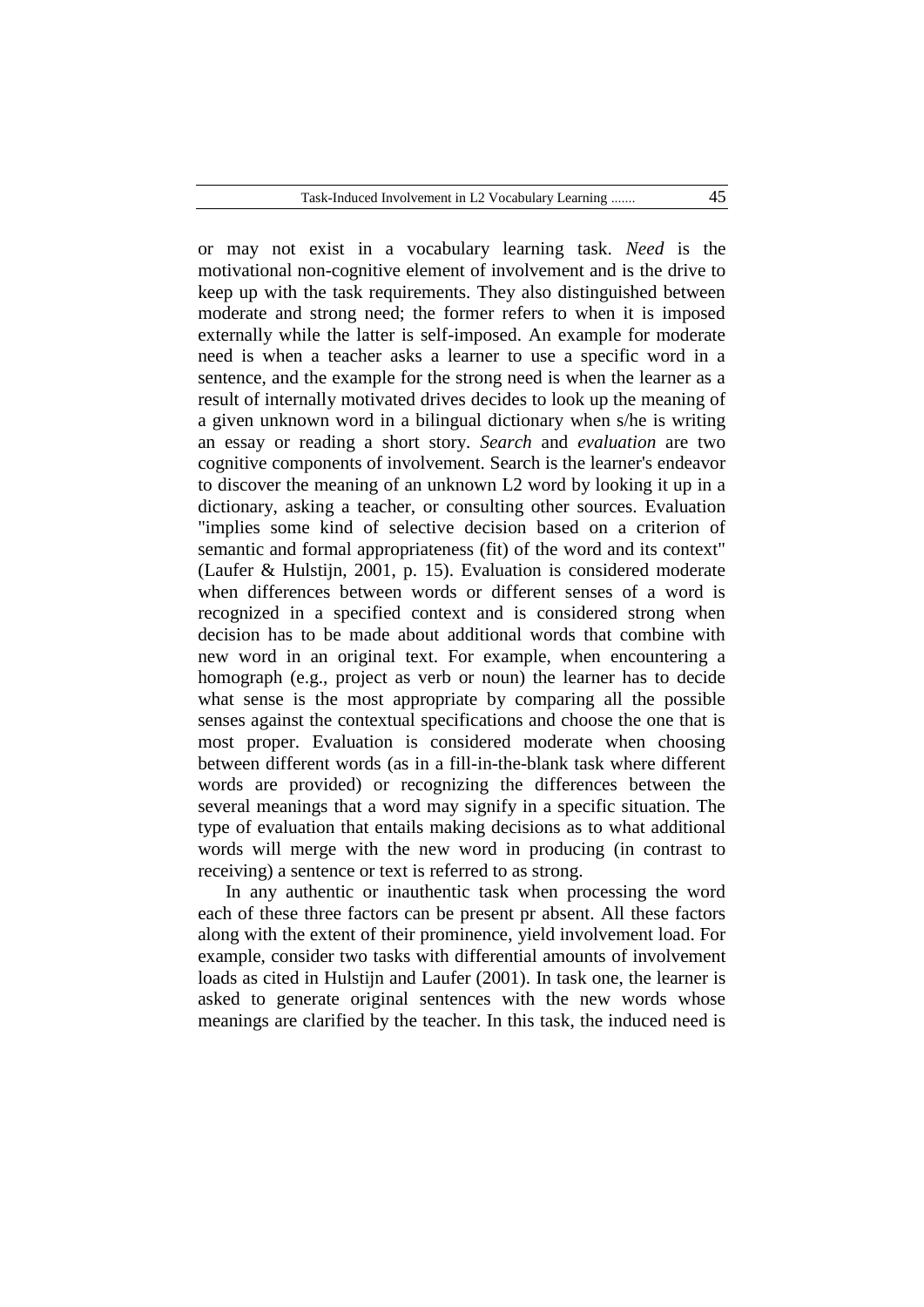moderate since it is imposed by an external agent, i.e., the teacher. The task induces no search (the new words are explained or translated), and strong evaluation because the learner is obliged to assess the fitness of the new words against the collocational features of the neighboring words in the context which is created by the learner. To gain a quantitative value for the involvement index, we attribute the value of 0 to the factor when it is absent and 1 when the presence of factor is moderate and 2 when the presence of the factor is strong. Then, the involvement index which is the sum of the individual indexes amounts to  $3(1+0+2)$ . In task 2, the learner is required to read a text and answer the related comprehension questions. Answering the reading comprehension questions necessitates that the learner know the meaning of the new words which are glossed. This task will induce moderate need (it is imposed by the task) to refer to the glossed words. The task will induce neither search nor evaluation. Consequently, the total induced involvement load amounts to 1  $(1+0+0)$ . Thus, the involvement load induced by task one is greater than task two.

Hulstijn and Laufer (2001) found empirical evidence for their hypothesis in a study conducted in an incidental learning environment. They intended to investigate whether vocabulary retention is dependent upon task-induced involvement load or not. To that end, they chose ten unknown words and investigated their short-term and long-term retention in three learning tasks: reading comprehension, comprehension plus filling in target words and, composition-writing with target words. They found that the amount of retention was related to amount of task-induced involvement load as they predicted and was highest in the composition-writing task that induces highest level of involvement.

According to Hulstijn (2003) the concepts of incidental and intentional learning mostly appear in the domain of vocabulary acquisition. Therefore, a number studies have been undertaken to discover retention of vocabulary in incidental learning environment. Ellis and He (1999) for instance studied the role of modified input and output in vocabulary acquisition in incidental environment and found that words used in productive tasks are far better recalled in comparison to words used in non-productive tasks. Also words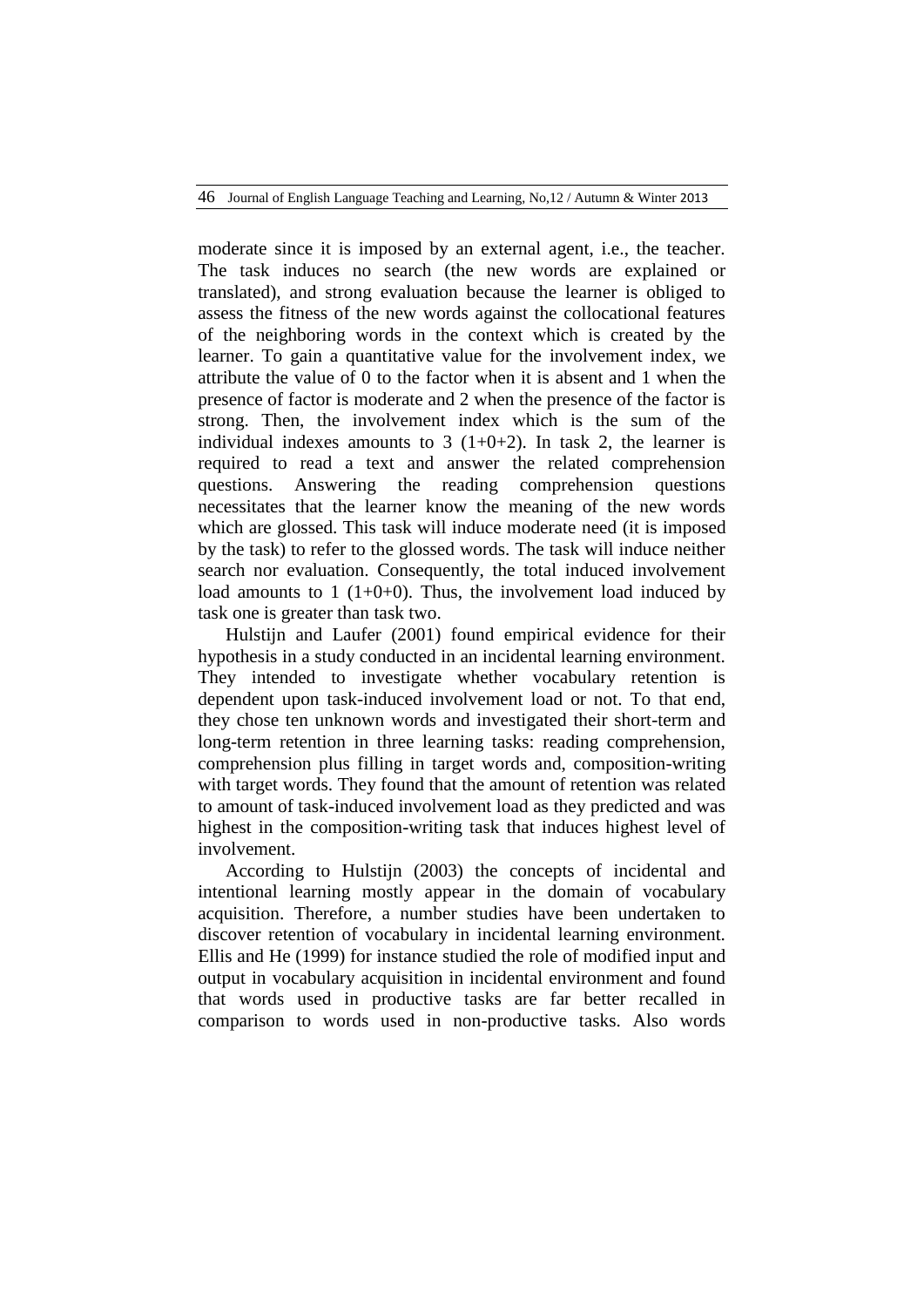negotiated during communicative tasks showed higher retention than words which were not negotiated (Ellis, Tanaka and Yamazaki, 1994; de la Fuente, 2002). Joe (1995, 1998) also discovered that tasks that require a high level of generative process are more appropriate for incidental vocabulary acquisition than tasks requiring a low level of generative process. Paribakht and Wesche (1997) found that words are better retained if practiced in vocabulary-focused exercises after being met in a passage. They observed that learners who received this kind of treatment outscored learners who received mere reading treatment. In a more recent related study, Kim (2008) studied the role of taskinduced involvement and level of proficiency in L2 vocabulary acquisition. The study consisted of two experiments investigating the involvement load hypothesis in vocabulary learning. In experiment 1, three tasks with different involvement loads were given to ESL learners who were divided into two levels of proficiency. Experiment 2 was aimed at discovering whether tasks with roughly the same amount of involvement load produce the same results. The findings of experiment 1 demonstrated that higher level of involvement load leads to more effective initial learning and better retention of words. The results of experiment 2 showed that tasks with similar involvement load produce the same amount of immediate and delayed learning.

All these empirical studies on the task-induced involvement load hypothesis are concerned with reading vocabulary and no studies have been conducted on listening vocabulary. The present research was designed and implemented to examine the effect of task-induced involvement load manipulation on vocabulary retention which, in turn, can be regarded as a touch stone to test the predictive power of the hypothesis.

# *Research Question*

What is the effect of listening comprehension task-induced involvement load on the retention rate of words in immediate and delayed retention test conditions?

To give a tentative answer to the above question the following null hypothesis was formulated: The amount of task-induced involvement load has no significant effect on the retention rate of words in both immediate and delayed retention test conditions.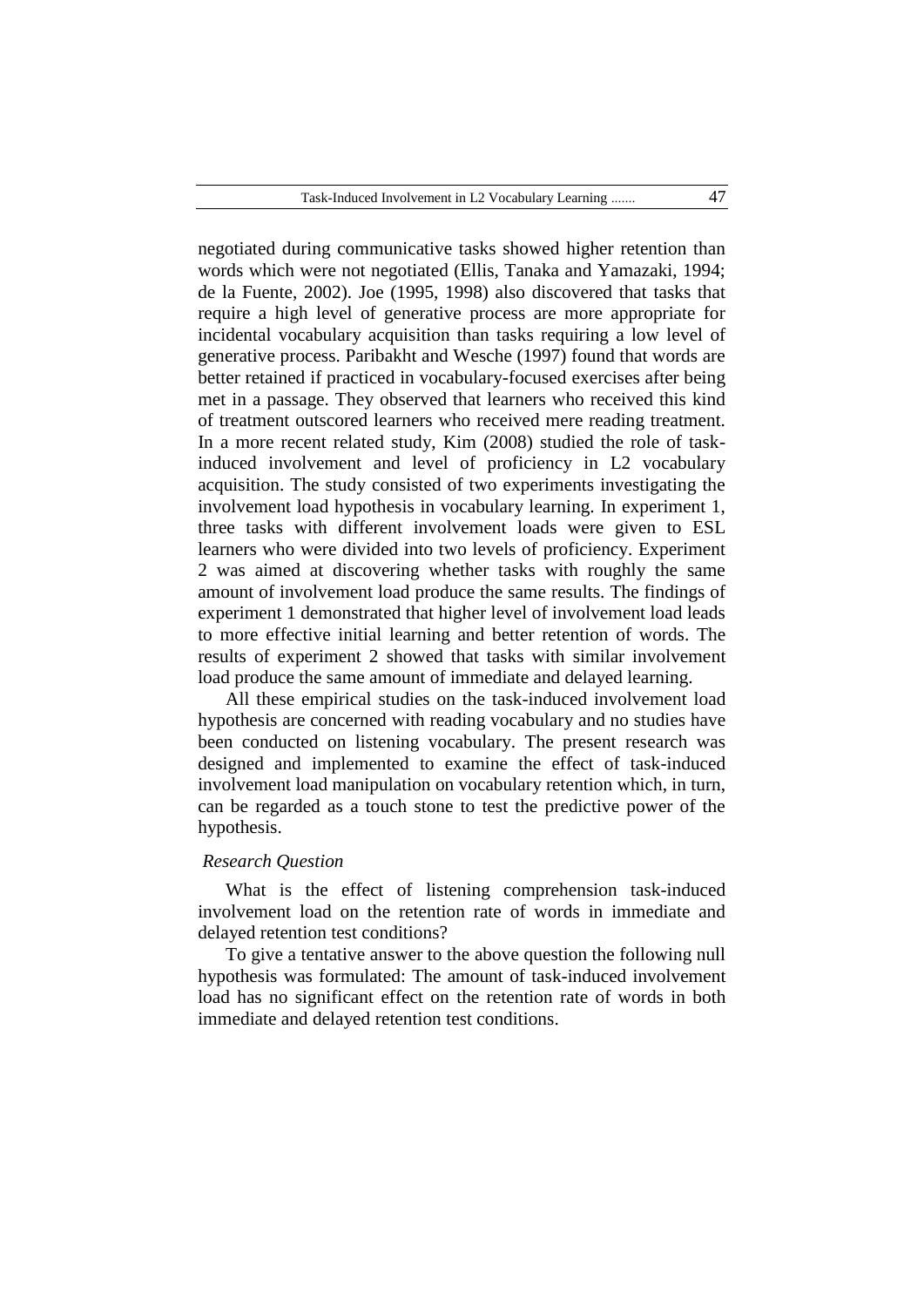## **Methodology**

### *Participants*

Ninety four college students (aged 18-25) were taking English as a foreign language as a compulsory three-unit course participated in the study. They were Persian native speakers and were majoring in different fields of engineering sciences. They had studied English as a foreign language at least for six years prior to the experiment. Some of them had also studied English in other private language schools before the study. Their English language proficiency was estimated by the researcher and other experienced teachers who were thoroughly familiar with the learners to match the Intermediate-High level according to ACTFL proficiency guidelines. The participants were randomly assigned to each task group: the listening comprehension task group (LC) which consisted of 31 learners, the dictionary checking plus L1 summary task group (DS), which comprised 32 learners, and the writing task group (DW), which consisted of 31 learners.

### *Target Items*

The target items which were instructed and tested included ten single words (*ostracism, ephemerality, castigate, vindicate, reify, teleological, conundrum, insinuate, bulwark*) and ten collocations (*keep under surveillance, grasp the nettles, baffle them into reverence, hold sway on, well-entrenched belief, in perverse defiance of, ride roughshod over, imbued with, held in abeyance, police cordon*). Collocations here were those phrases which are habitually used together. The target words were selected through pre-testing all the participants. The target items were embedded in a text titled 'Scream' which was transformed into an audio text later by the researcher of the study. To minimize the complications caused by complex grammatical structure, an attempt was made to produce a text which was grammatically facile. Contextual clues were inserted into the text so that the meaning of the target words could easily be inferred by the learners. To find the manuscript of the listening passage, see Appendix 1.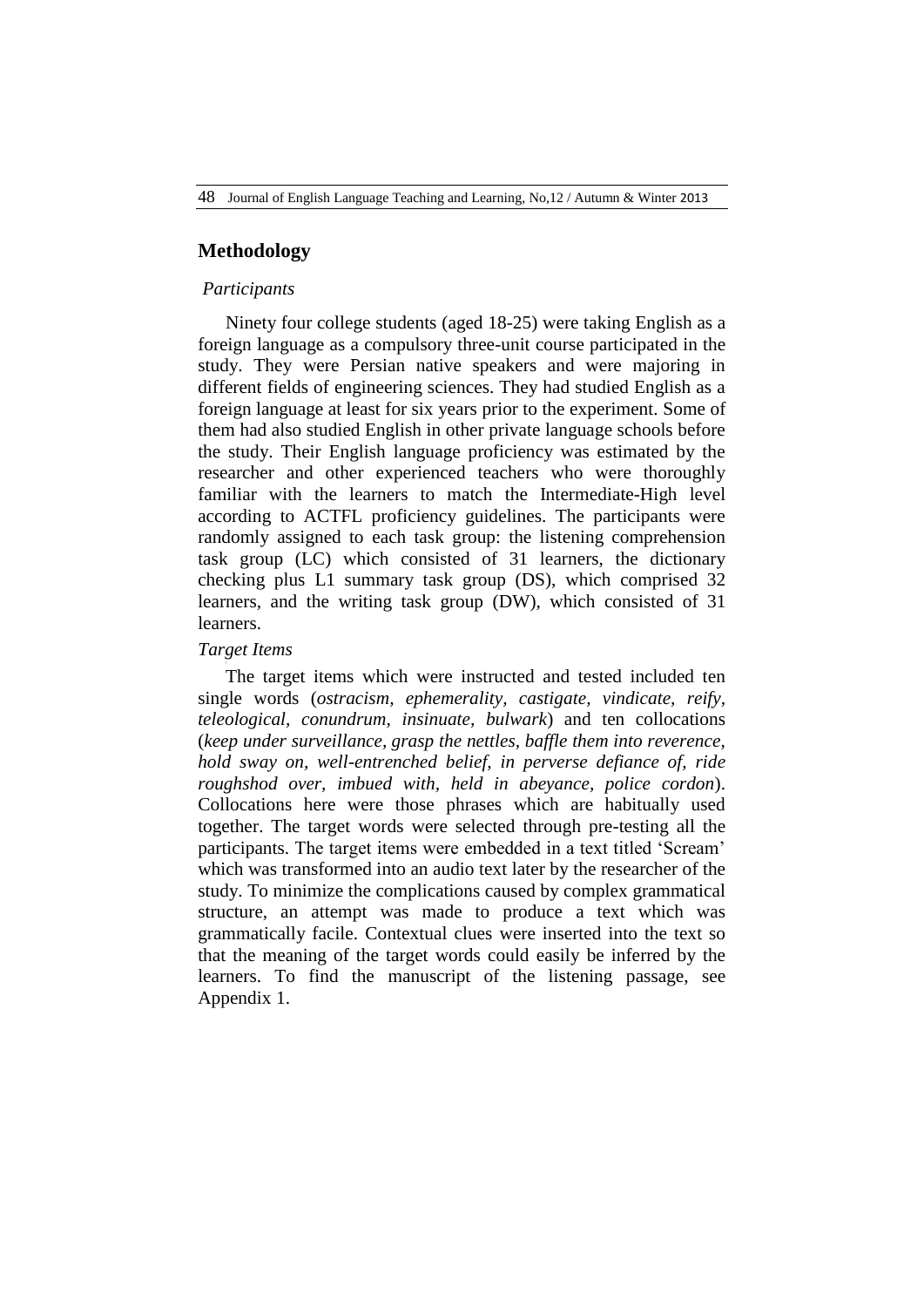# *Procedure*

The study was conducted in an incidental learning condition, i.e., the learners were not aware that they were going to be tested on the vocabulary items included in the listening passage. The time-on-task was kept constant in each one of the groups representing each one of the tasks.

In the (LC) group, the learners were asked to listen to the audio passage presented through the earphones. The learners knew that they had to answer the comprehension questions after the audio was presented three times. The meaning of the items was clarified through a glossary which was given to the learners when completing the listening task. After listening to the audio passage, they talked about the text in their L1s, in group and paired discussions. In this group, the listening task induced moderate need, (it is imposed by the task rather than by the learners), no search and no evaluation. Therefore the total involvement load index  $([1] + [0] + [0])$  is 1 (Hulstijn & Laufer, 2001).

In the (DS) group, the first step was similar to the (LC) group. In the second step, they were asked to find the meaning of the target words in the electronic dictionaries which were at their disposal on their computers in the class. At the end, they were required to write a summary of the audio text in their L1s (Persian). According to Hulstijn and Laufer (2001), the dictionary checking and summary writing task induced moderate need, + search ( the learners had to find the meaning of the target words from the dictionary) and no evaluation. Therefore, the total involvement load index  $([1] + [1] +$ [0]) equals 2.

The third group in the experiment, the (DW), in the first step, listened to the listening passage and answered the related comprehension questions. In the second step, they looked up the meaning of the target items in the audio text from the dictionaries on their computers. Finally, they were asked to put them to use in summarizing the original audio text in English. The dictionary checking and writing task induced moderate need and + search. Furthermore, the task induced strong evaluation because the learners had to make decisions about additional words that combined with the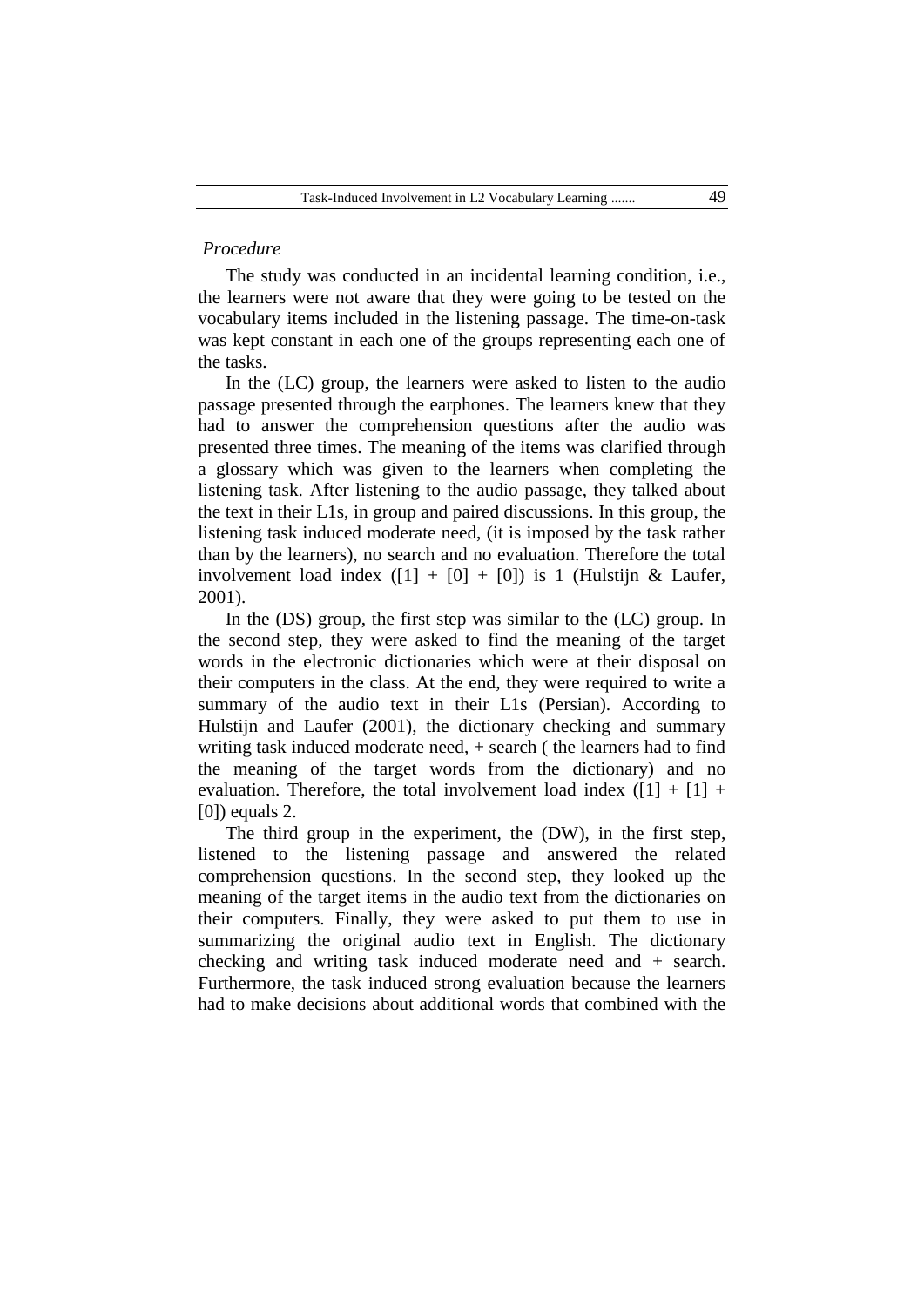new words in the original text they had produced. Hence, the total involvement load index  $([1] + [1] + [2])$  is equal to 4.

All the learners were tested on the target items once immediately after the instruction and the second time three weeks after the class. A copy of the test is available in Appendix 2.

# **Results**

### *Descriptive Statistics*

Table 1 presents the mean, number of the subjects, and the standard deviations of the tests measuring the retention of the lexical items immediately after the instruction. Table 2 presents the results of the delayed test.

# Table 1

*Number of participants, mean retention scores, and standard deviations in immediate post-test (maximum = 20)*

|                                                     |                       | N  | Mean  | S.D   |
|-----------------------------------------------------|-----------------------|----|-------|-------|
| Listing (LC)                                        |                       | 31 | 5.65  | 1.836 |
| Listening + dictionary checking + L1 summary $(DS)$ |                       | 32 | 6.09  | 1.907 |
| $LC+ Dictionary checking+Writing(DW)$               |                       | 31 | 10.71 | 3.298 |
| Total                                               |                       | 94 | 7.47  | 3.327 |
| Model                                               | <b>Fixed Effects</b>  |    |       | 2.436 |
|                                                     | <b>Random Effects</b> |    |       |       |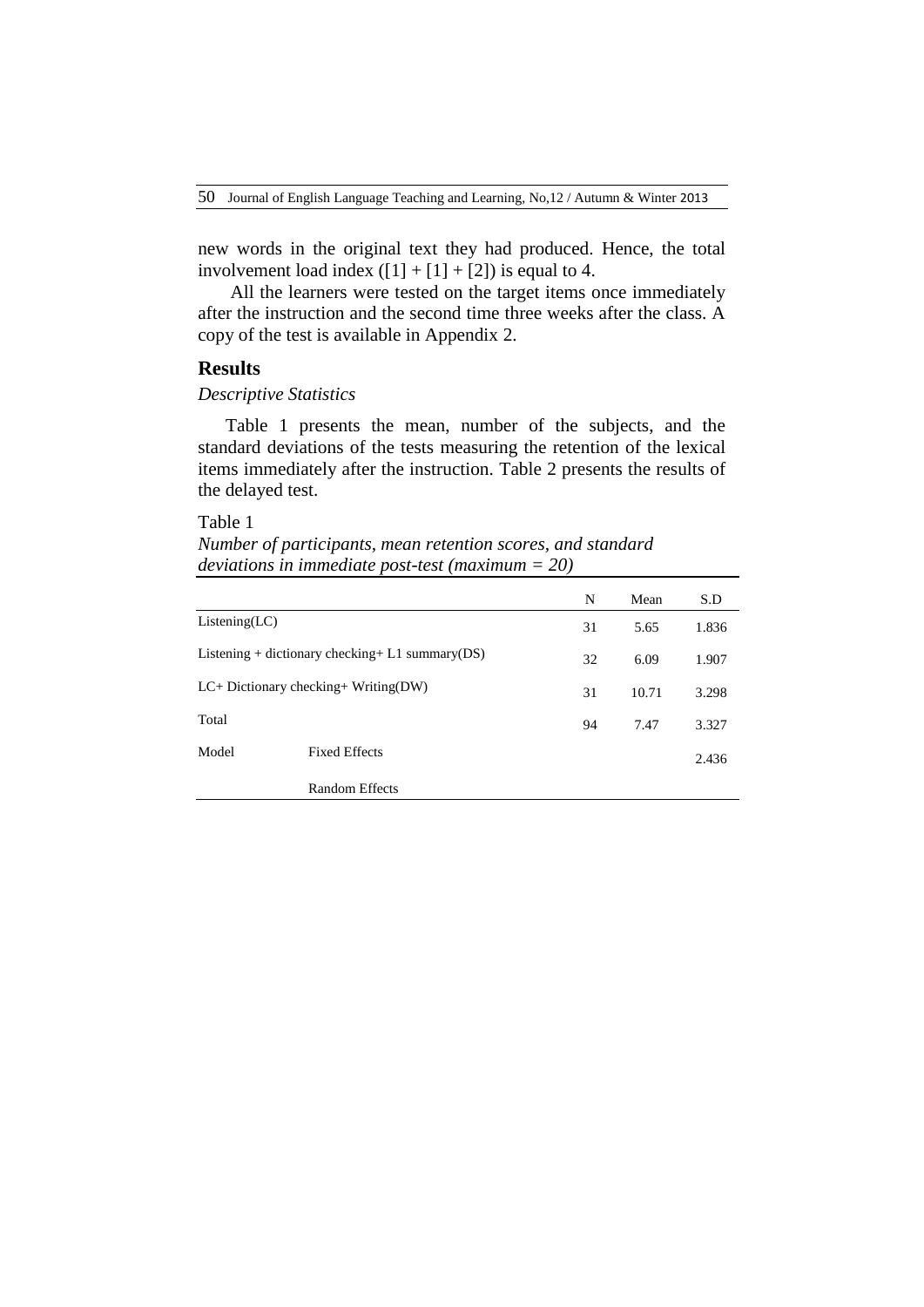|                                                       |                      | N  | Mean | S.D   |
|-------------------------------------------------------|----------------------|----|------|-------|
| Listing (LC)                                          |                      | 31 | 2.97 | 1.197 |
| Listening + dictionary checking + $L1$<br>summary(DS) |                      | 31 | 3.61 | 1.542 |
| $LC+ Dictionary$ checking + Writing (DW)              |                      | 31 | 6.16 | 2.647 |
| Total                                                 |                      | 93 | 4.25 | 2.334 |
| Model                                                 | <b>Fixed Effects</b> |    |      | 1.899 |
|                                                       | Random Effects       |    |      |       |

*Number of participants, mean retention scores, and standard deviations in delayed post-test (maximum = 20)*

The figures in both tables indicate that performance in writing group (DW) was higher than that in the dictionary checking plus L1 summary group (DS), which, in turn was higher than that in the listening group (LC).

## *Inferential Statistics*

Table2

The retention scores were processed through repeated measures  $3\times1$  analysis of variance (ANOVA), with task as the between-subject factor(listening, listening plus dictionary checking plus L1 summary , dictionary checking plus writing) and time ( immediate , delayed posttests) as within-subjects factor. The results as is evident from Table 3, indicated a significant task effect  $\sqrt{5}$  F(2,86) = 35.54; p < .05; effect size ( partial eta squared) = .45], also a significant time effect,  $[F(1,86)]$  $= 520.6$ ; p<.05; effect size( partial eta squared) = .85]. In addition, a significant time  $\times$  task interaction [F (2, 86) = 20.69; p < .05; effect size (partial eta squared) = .32] was obtained. The first two tasks culminated in small retention rates; however, the writing task produced better results.

The Student-Newman-Keuls post hoc multiple-range test revealed that there was a significant difference between the mean of the writing group and the means of the listening group and the dictionary checking plus L1 summary group, but that the means of the latter two groups were not significantly different from each other. The results of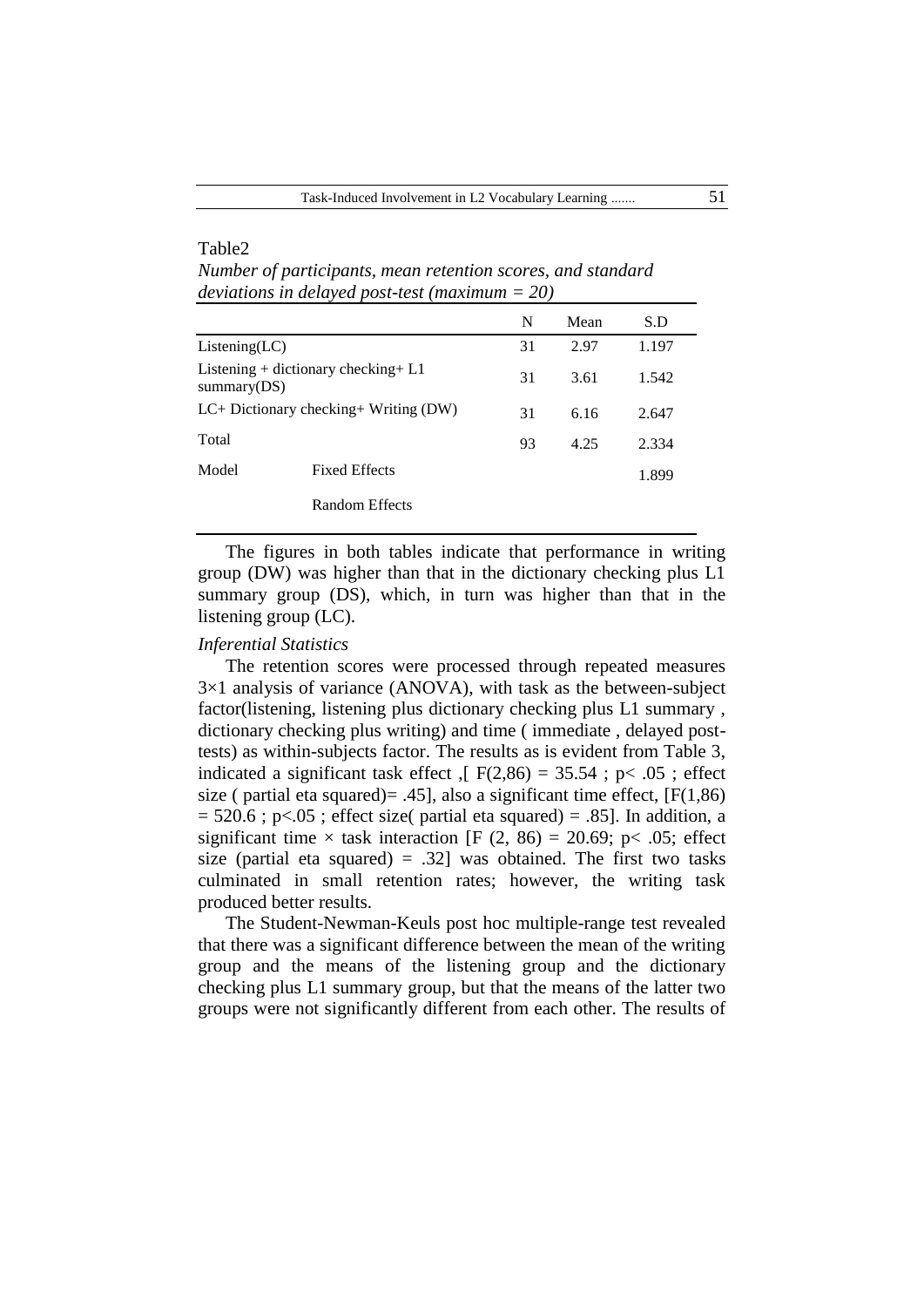the pair wise comparisons of the means from the different tasks as shown in table 3 corroborate the same findings as well. Table 3

|               |                                    |                            |            |                   | 95% Confidence Interval<br>for Difference <sup>s</sup> |                    |
|---------------|------------------------------------|----------------------------|------------|-------------------|--------------------------------------------------------|--------------------|
| $($ I<br>Task | $\left( \mathrm{J}\right)$<br>Task | Mean Difference<br>$(I-J)$ | Std. Error | Sig. <sup>a</sup> | Lower<br>Bound                                         | <b>Upper Bound</b> |
| LC            | DS                                 | $-.600$                    | .540       | .809              | $-1.918$                                               | .718               |
|               | DW                                 | $-4.253$ <sup>*</sup>      | .545       | .000              | $-5.583$                                               | $-2.923$           |
| DS            | LC                                 | .600                       | .540       | .809              | $-.718$                                                | 1.918              |
|               | DW                                 | $-3.653$ <sup>*</sup>      | .545       | .000              | $-4.983$                                               | $-2.323$           |
| DW            | LC                                 | $4.253*$                   | .545       | .000              | 2.923                                                  | 5.583              |
|               | DS                                 | $3.653*$                   | .545       | .000              | 2.323                                                  | 4.983              |

*Pair wise comparisons of the means obtained from the tasks* 

a. Adjustment for multiple comparisons: Bonferroni.

\*. The mean difference is significant at the .05 level.

# **Discussion**

The results of the experiment partially reject the null hypothesis that, 'the amount of task-induced involvement load has no significant effect on retention rate of words in both immediate and delayed retention test conditions'. The results indicated that the task-induced involvement load hypothesis is partially supported in that task 3, (DW), with highest value of involvement load resulted in better retention rates than task 1, (LC), and 2,(DS), but task 2, (DS) did not produce retention rates significantly higher than task 1, (LC). The findings of the present study are consistent with the results of the study by Hultsijn and Laufer (2001) in the Dutch-English Experiment. The possible interpretation might be that the extent to which each one of the components, i.e., need, search, evaluation, contributes to retention rate is not equal for every one of the components. It is likely that the involvement load induced by the evaluation component has stronger effects on retention rates than the other two counterparts. In the original hypothesis as proposed by Laufer and Hulstijn (2001), the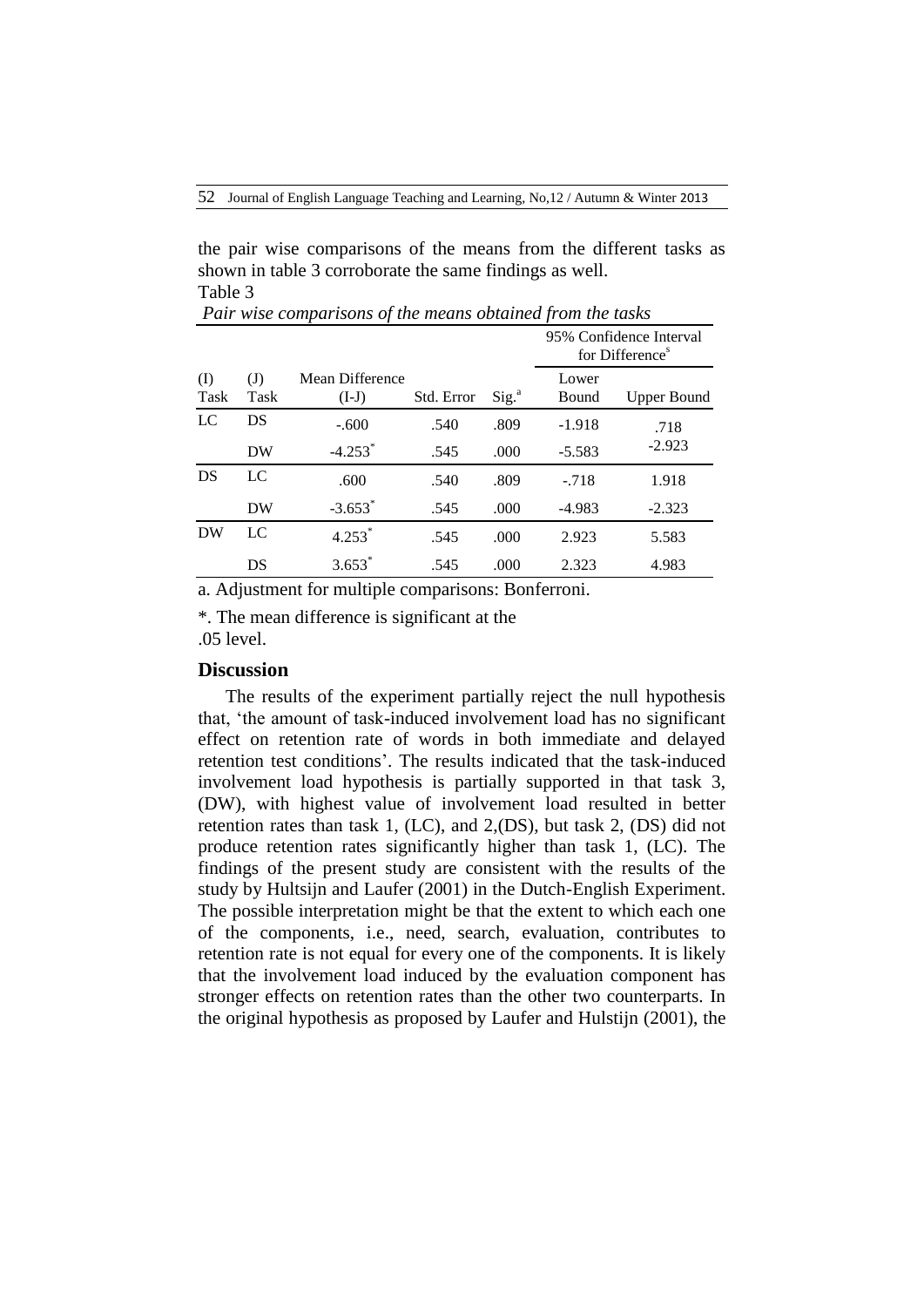effect of the values of each one of the components are assumed to be the same on retention rates. It is suggested that more weight should be assigned to the 'evaluation' component in calculating the involvement load induced by a given task. This suggestion becomes more plausible taking the results of three other related studies into consideration (see Kim, 2008; Hultsijn & Laufer, 2001; Jahangard, 2011).

A further possible suggestion is that the operational definition of the components of 'search' and 'need' be modified. In operationalizing the construct of ‗need' in the original article, Laufer and Hulstijn  $(2001, p.14)$  wrote, "Need is moderate when it is imposed by an external agent, e.g. the need to use a word in a sentence which the teacher has asked the learner to produce. Need is strong when imposed on the learner by him- or herself." In some cases, however, the former assumption might not be true in that the drive that is generated by the external agent can be equal or sometimes greater than the drive that is produced by internal agents. For example, my own personal experience as a teacher shows that if the teacher allocates some credit points for the completion of a task in a given class activity, the learners will invest more time and energy and get more deeply involved with the assignment than when the learners are asked to carry out a task for reasons of curiosity to know about the content of a text or the desire to complete a task only for the sense of accomplishment that the learner might feel, or some other internally motivated drives.

Furthermore, the construct of 'search' might be needed to be modified in terms of operational definition. The construct of 'search' has been defined by Laufer and Hulstijn  $(2001, p.14)$  as, ".... the attempt to find the meaning of an unknown L2 word or trying to find the L2 word form expressing a concept ( e.g. trying to find the L2 translation of an L1 word) by consulting a dictionary or another authority (e.g. a teacher)". It is assigned  $+1$  value whenever present in a given task notwithstanding the type (monolingual or bilingual) of the dictionary in which the unknown word is searched for. However, the magnitude of involvement load might vary with the type of the dictionary employed by the learner. The involvement load generated as a function of working with a monolingual dictionary might be relatively higher in magnitude than the one which is produced from a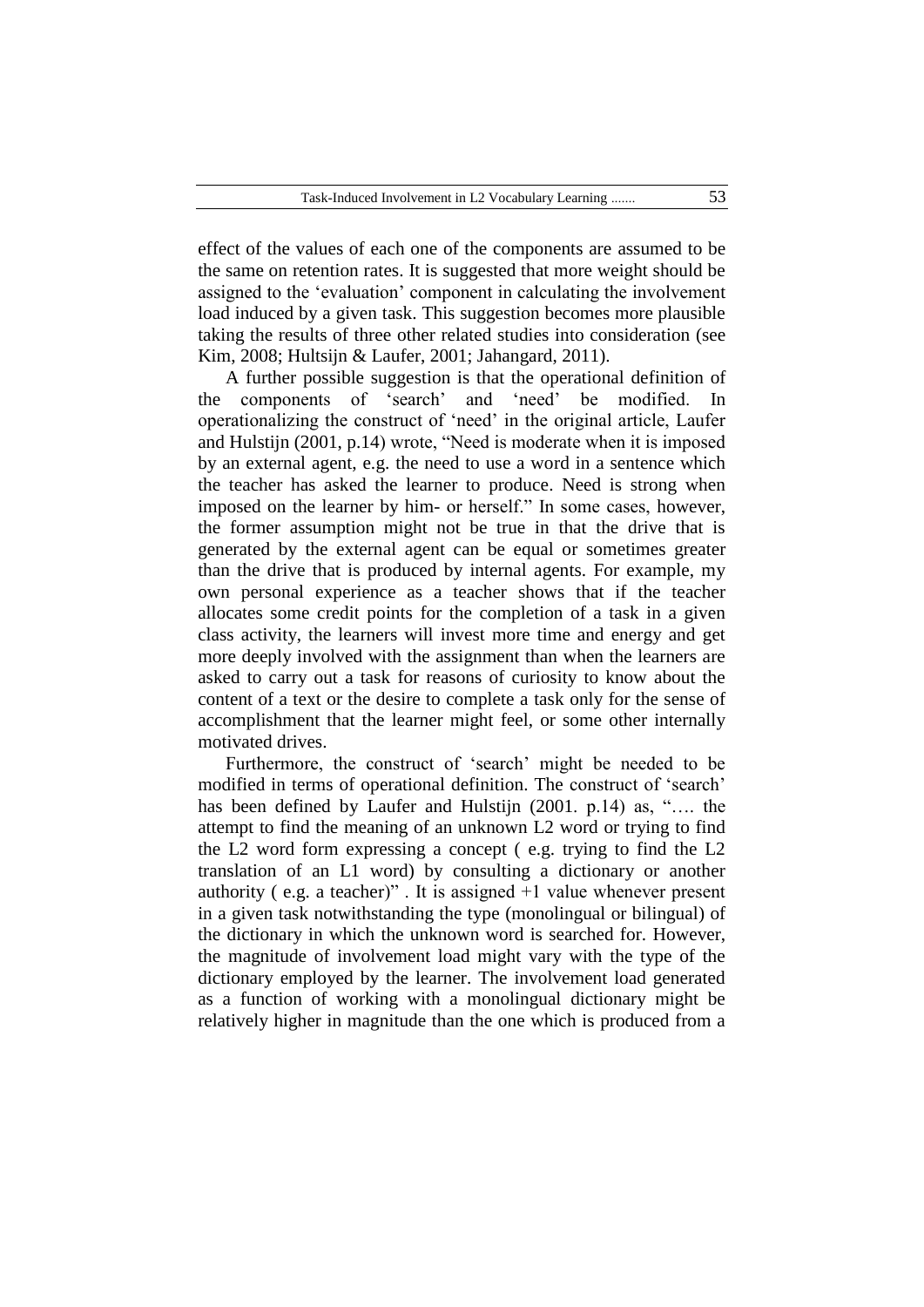bilingual dictionary. For instance, when consulting a monolingual dictionary for an unknown word, the learner normally encounters definition(s) or, and example sentence(s) and sometimes synonym(s)  $\frac{1}{2}$ antonyms (s) concerning the sense or senses that a word form might represent. Here, the learner has to make inferences which might culminate in several possible candidate concepts as to the signified meaning(s) of the unknown word based on the information provided by the dictionary.

Compare this search process with the one a learner undertakes when finding the meaning of an unknown word from a bilingual dictionary in which a straightforward L1 equivalent is provided. Unlike the monolingual dictionary search, the learner does not need to infer the intended meaning(s) from the definitions and example sentences or synonyms /antonyms whose meaning(s) in turn, might be unknown requiring an extra additional search, thereby adding to the involvement load induced by the search component. Therefore, a likely suggestion would be to make a distinction between search types according to whether the learner looks for a word in a monolingual or bilingual dictionary, whereby a strong involvement load can be assigned to the former and a moderate one to the latter.

A possible counter argument against this contention might be that the load induced as such by different search types can be added to the ‗evaluation' component. However, I think this might not be the case because the inference process entailed by 'search' component is somehow independent of the processes involved in comprehending the text in which the unknown word is embedded or the text where it will be used in cases of sentence production.

# **Conclusion**

The results of the present study indicated that the value of taskinduced involvement load partially affected the retention rates of vocabulary in the experiments. The task-induced involvement hypothesis as proposed by Laufer and Hulstijn (2001) was partially supported by the findings of the current research, although, it was suggested that the operational definitions of component constructs, i.e., 'need', 'search', and 'evaluation' need to be modified.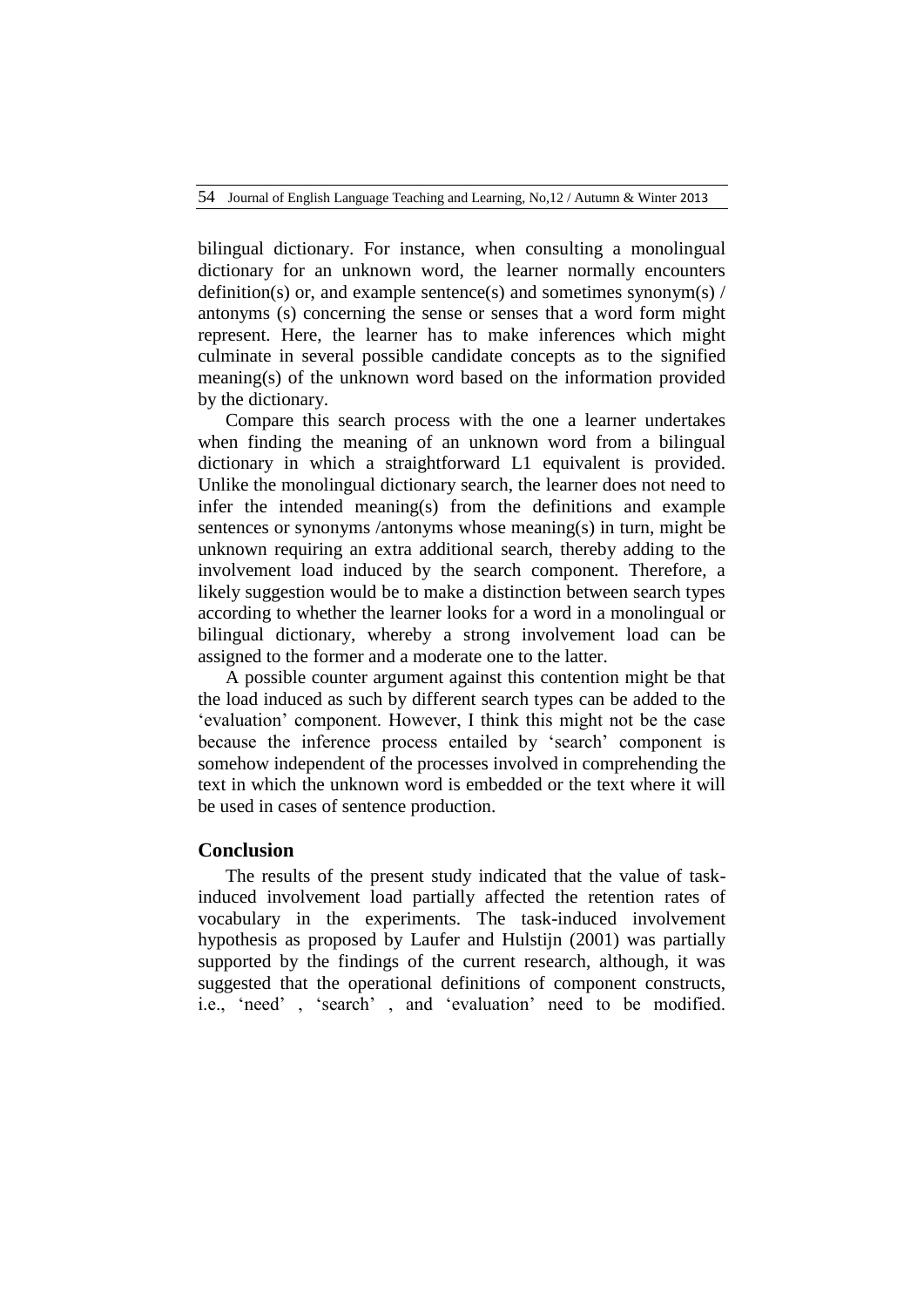Moreover, considering the results of other related researches (Hulstijn & Laufer, 2001; Kim, 2008) and the findings of this study, it seems that the magnitude of the involvement load induced by the ‗evaluation' component has a more influential role in determining the retention of words than other counterpart components. The dictionary search plus writing (DW) task generated the highest retention rate in both conditions of immediate and delayed measurement despite keeping the time-on-task constant in all the experiments in the study. A possible pedagogical implication might be that more time and energy should be allocated to more production-oriented tasks whose involvement load which is generated by the 'evaluation' construct is relatively larger.

One of the limitations of the present research was that the measurement of vocabulary learning was limited to only two lexical features, i.e., semantic and collocational, from among other important ones such as phonological, orthographic, and syntactic. Further research with more rigorous testing of lexical learning where other additional features are taken into account is needed to examine the effect of task-induced involvement load on the retention of each one of these distinct features.

Also, almost all the research studies conducted on the task-induced involvement hypothesis have focused on the investigation of the hypothesis in an incidental learning condition; further studies are required to assess the adequacy of the hypothesis in intentional learning condition. Moreover, additional studies focusing on the measurement of word retention with longer time intervals are necessary, taking note of the fact that in pedagogy the ultimate goal of teaching/learning activities is, rightly in fact, long-lasting and resilient learning rather than short-lived transitory one.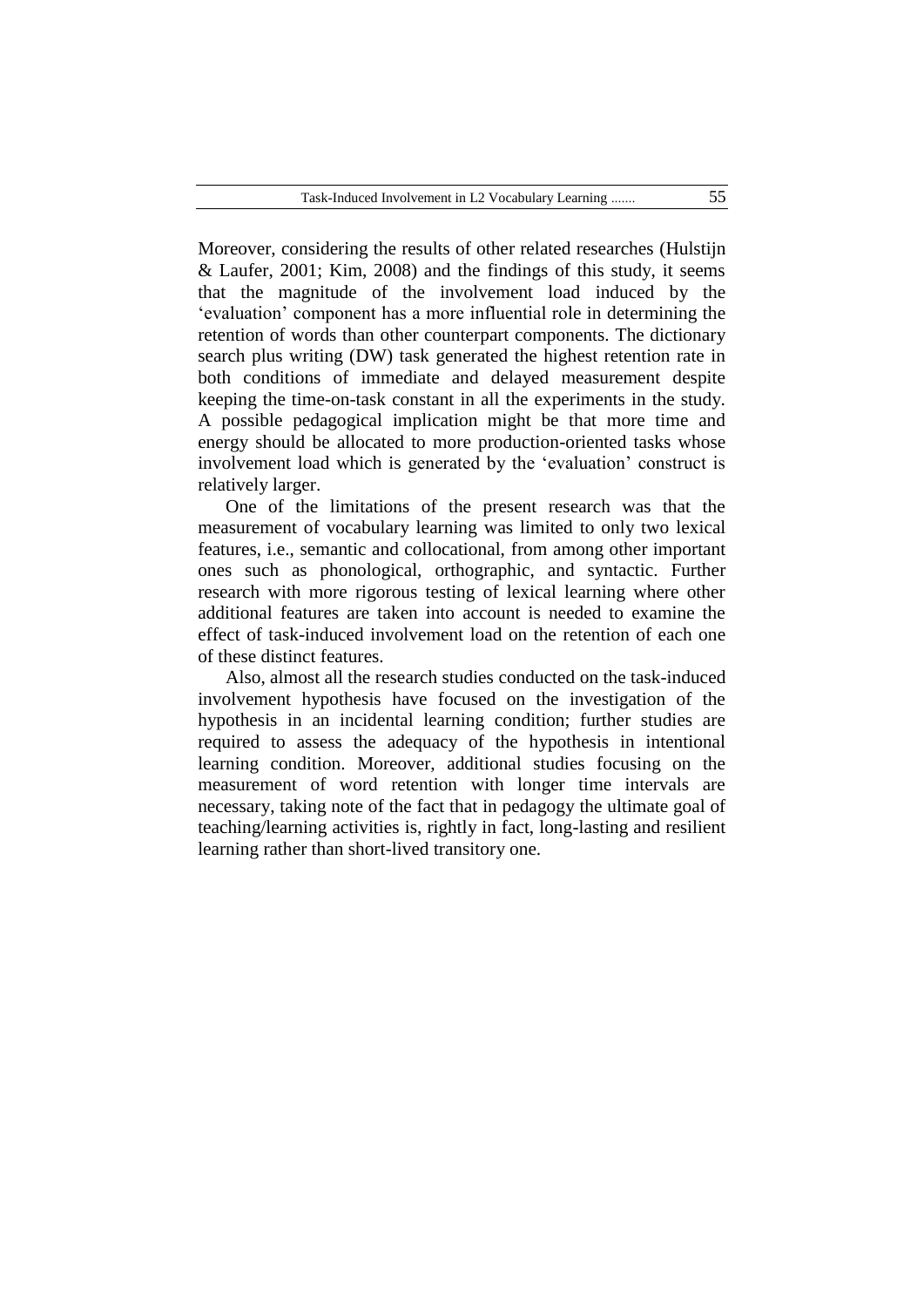## **References**

- ACTFL (American Council on the Teaching of Foreign Languages) (1998). *Proficiency Guidelines*. SIL International. Retrieved June 6,2011, from <http://www.actfl.org/files/public/Guidelinesspeak.pdf>
- Baddeley, A. D. (1978). The trouble with levels: A reexamination of Craik and Lockhart's framework for memory research. *Psychological Review, 85*, 139-152.
- Craik, F. I. M., & Lockhart, R. S. (1972). Levels of processing: A framework for memory research. *Journal of Verbal Learning and Verbal Behavior*, 11, 671-684.
- Craik, F. I. M., & Tulving, E. (1975). Depth of processing and the retention of words in episodic memory. *Journal of Experimental Psychology; General, 104*, 268-294.
- de la Fuente, M. J. (2002). Negotiation and oral acquisition of L2 vocabulary: The roles of input and output in the receptive and productive acquisition of words. *Studies in Second Language Acquisition*, 24, 81-112.
- Ellis, R., & He, X. (1999). The role of modified input and output in the incidental acquisition of word meaning. *Studies in Second Language Acquisition,* 21, 285-301.
- Ellis, R., Tanaka, Y., & Yamazaki, A. (1994). Classroom interaction, comprehension, and L2 vocabulary acquisition*. Language Learning*, 44, 449-491.
- Hulstijn, J. (2003). Incidental and intentional learning. In Doughty, C; & Long, M. (Eds). *The handbook of second language acquisition* (pp. 349-381). Oxford: Blackwell Publishing.
- Hulstijn, J. H., & Laufer, B. (2001). Some empirical evidence for the involvement load hypothesis in vocabulary acquisition. *Language Learning, 51*, pp.539-558.
- Hunt, A. & Belgar, D. (2005). A framework for developing EFL reading vocabulary. *Reading in a Foreign Language, (*17)1, 23-59.
- Jahangard, A. (2011). An Empirical investigation of the task-induced involvement load hypothesis: A case for intentional learning environment. *Biannual Journal of Language Teaching and Literature*, (11)2, 7-22.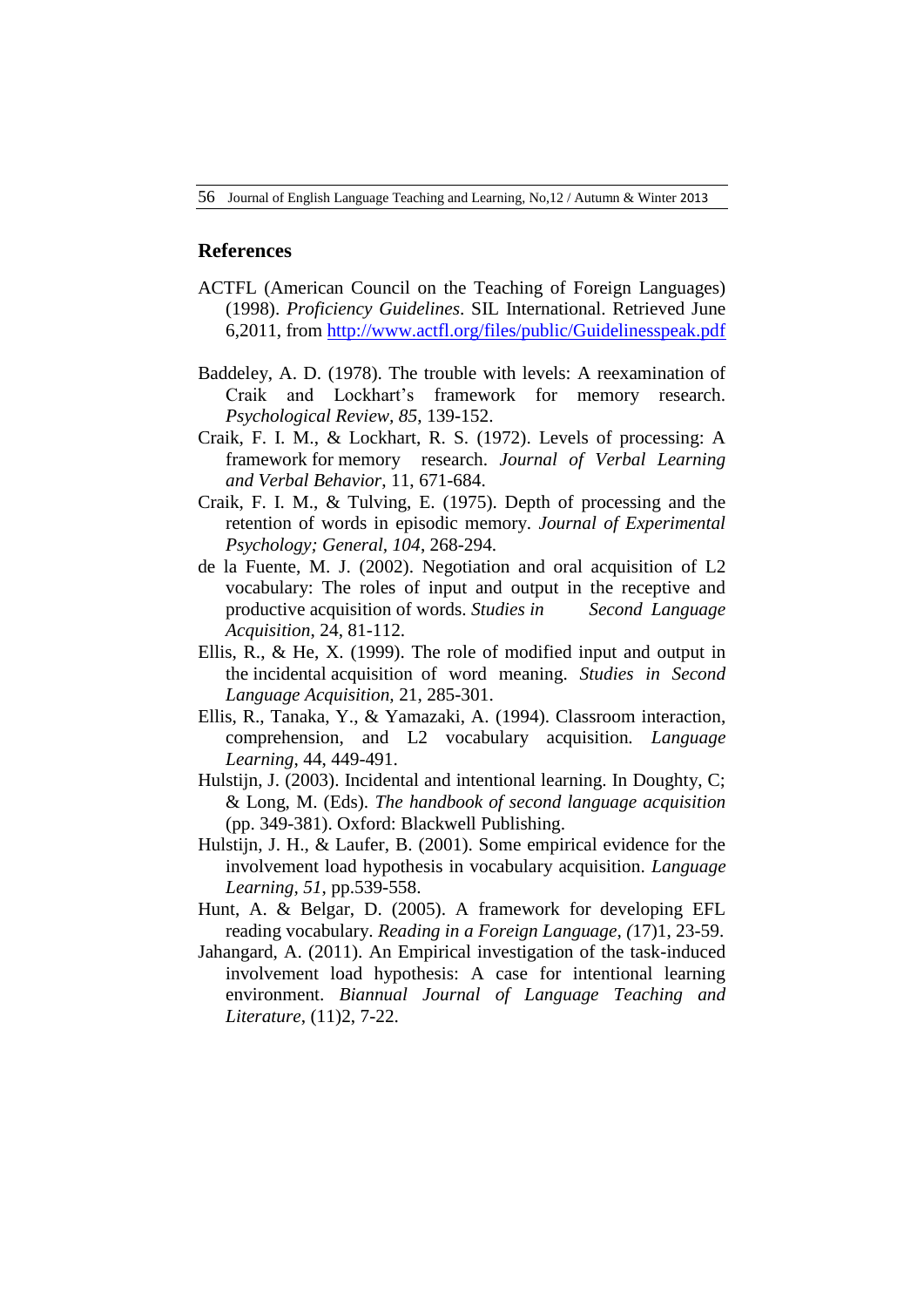- Joe, A. (1995). Text-based tasks and incidental vocabulary. *Second Language Research,* 11, 149-158.
- Joe, A. (1998). What effects do text-based tasks promoting generation have on incidental vocabulary acquisition? *Applied Linguistics*, 19, 357-377.
- Kim, Y.J. (2008). The role of task-induced involvement and learner proficiency in L2 vocabulary acquisition. *Language Learning*, (58)2, 285-325.
- Laufer, B., & Hulstijn, J. H. (2001). Incidental vocabulary acquisition in a second language: The construct of task-induced involvement, *Applied Linguistics*, 22, 1–26.
- Nelson, T. O. (1977). Repetition and depth of processing. *Journal of Verbal Learning and Verbal Behavior, 16*, 151-171.
- Paribakht,T. S., & Wesche, M. (1997). Vocabulary enhancement activities and reading for meaning in second language vocabulary acquisition. In Coady, J. & Huckin, T. (Eds.). *Second language vocabulary acquisition: A rationale for pedagogy* (pp.174-200). Cambridge: Cambridge University Press.
- Rott, S. (2004). A comparison of output interventions and unenhanced reading conditions on vocabulary acquisition and text comprehension. *The Canadian Modern Language Review*, 61(2), 169-202.
- Widdowson, H. G. (1989). Knowledge of language and ability for use. *Applied Linguistics,* (*10)2*, 128-137.
- Widdowson, H. G. (2003). *Defining issues in English language teaching* (pp. 148-164). Oxford: Oxford University Press.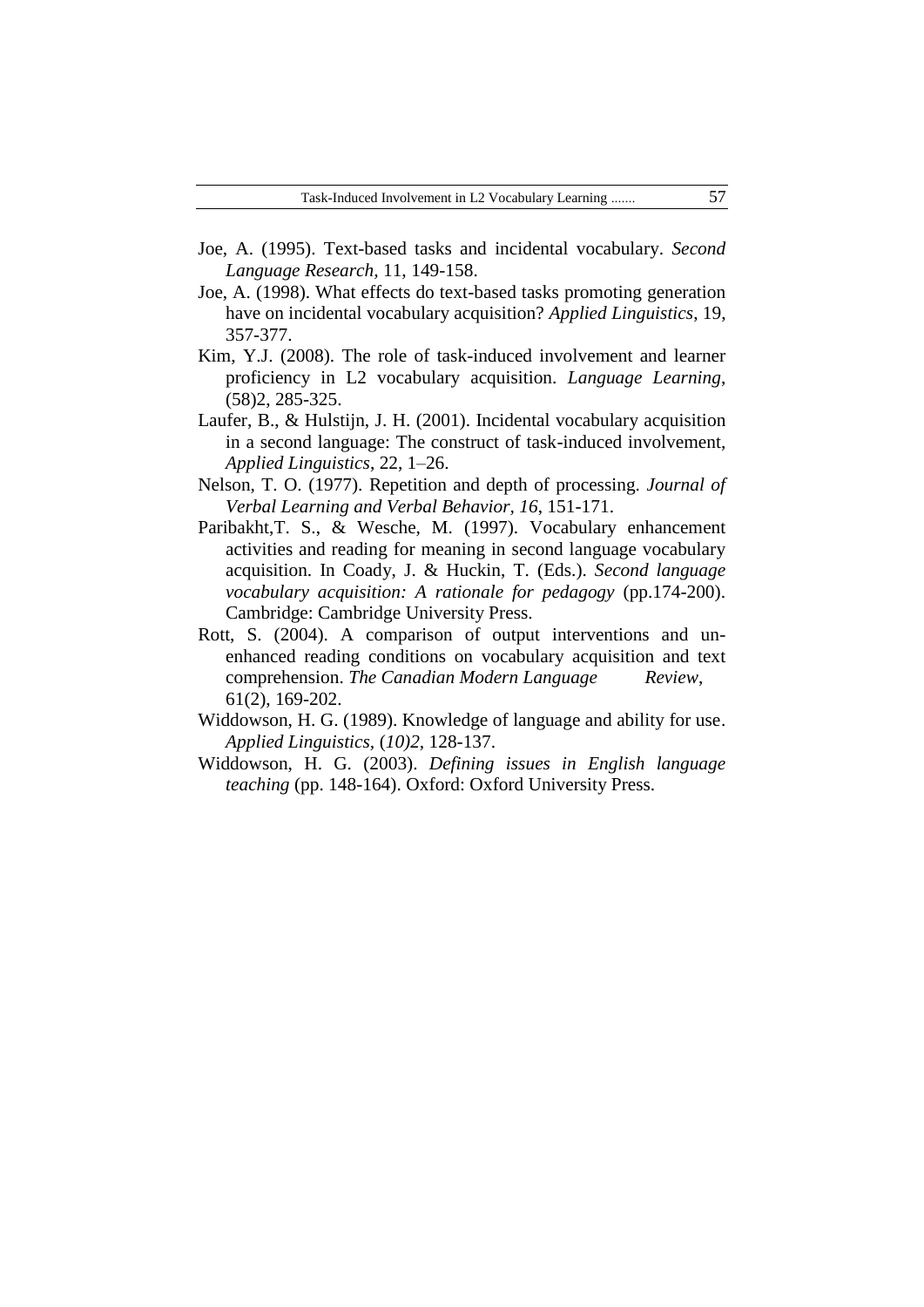### **Appendix 1**

### **Scream**

I don't know whether it is hot or cold. There is no purpose for me, no purpose no **credo**. I am completely in the state of disbelief. There is no destiny. My destiny is like a monster that does not frighten me anymore and I can **reify** it in front of me. My **teleological** views had all disappeared and I doubt the reason of my existence and whatever I think and do. I can feel how **ephemeral** the time is. Everything happened in a blink of an eye. However, I do not want to **vindicate** that I was innocent; it was me who committed it, it was me who killed him and now find myself facing this **conundrum**. My life has always been **imbued with** different kinds of problems and tight spots, but not as complicated as this.

Is there anyone who can claim that he is not afraid of his father? An old father who has spent his youth away from his son doing whatever he has wished stealthily and now is full of complex and wants to take revenge on me. He always **rode roughshod over** me by hitting ,and ridiculing me, and laughing at me and making me feel this **ostracism** from the family, society, and the world since I had always been a reject.

Someone draws the curtain. Is it my father? I don't know. There is a shadow behind the window. In think it is the **bulwark** of my unconsciousness that wants to protect me and encourage me to **grasp the nettle**; to withstand my fear and fight the problems firmly. A gentle breeze is blowing in the room and strikes my face saying something into my ears. It wants me to threaten my father, to kill him. I look at him and read the words in his eyes. The eyes that have always terrified me and **insinuated** that I am nothing. They are like daggers that have **kept** me **under** constant **surveillance** from my birth and **hold sway over** me at any moment. I was influenced and controlled by them not because he was my father, but because of my **well-entrenched** beliefs about the power of his eyes.

He had always belittled me and it was the ripe time to **baffle** him **into reverence**, to make him respect my existence, my personality and my emotion. I could not think logically since my brain was **in abeyance** for a little while and I was not sure as to do it or not. I decided to do it but my hands were **in perverse defiance of** what I had in my brain. They disobeyed the decision my mind made. I was cold and sweating to every pore, my heart beat fast and I was facing a real dilemma. Finally they agreed to do it. They did it. I don't **castigate** myself for the thing I did, but for the way I did it. His blood was warm and fresh on my hand. The knife was still in his heart waiting for me to pull it out. I opened my eyes and found the **police cordon**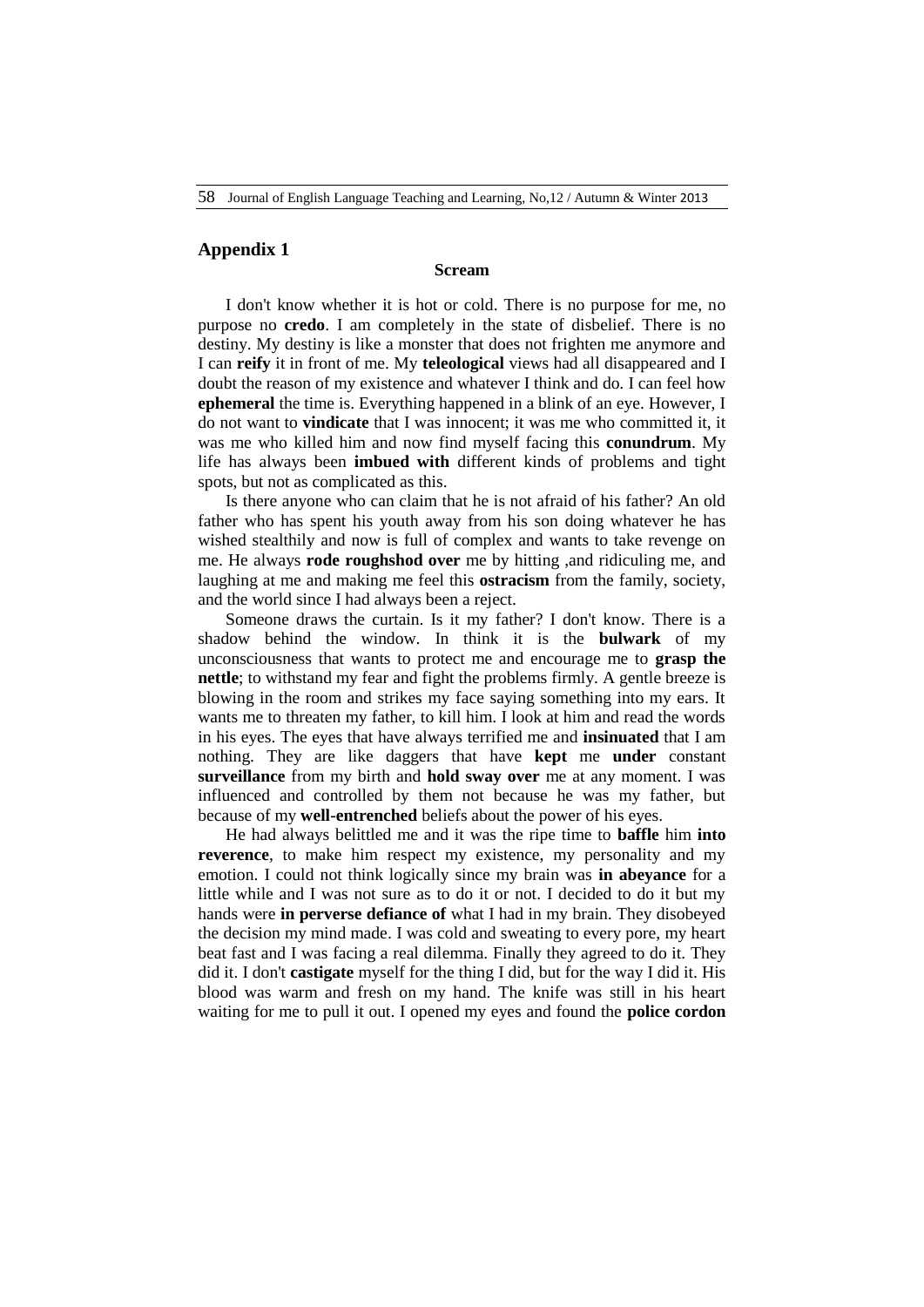above my head and all over the room, and my neighbor talking to them about the scream she heard.

## **Comprehension questions:**

#### *Answer the following questions based on what you read in the story.*

- 1. How does the man imagine his destiny?
- 2. Why did the man feel a reject?
- 3. How does the story describe the old father's eyes?
- 4. Why was the man influenced and controlled by his father's eyes?
- 5. What was the man feeling at the moment of killing his father?
- 6. Does the man blame himself for killing his father?

# **Appendix 2: The Vocabulary Test**

## **Section One.**

# **Fill in the blanks in the sentences below with the appropriate expressions from the list. Just write the corresponding number of the expression in your answer sheet.**

- 1. kept under surveillance
- 2. held under surveillance
- 3. grasp the nettles
- 4. drink the poison
- 5. confuse them to respect
- 6. baffle them into reverence
- 7. hold sway on
- 8. put sway over
- 9. well-entrenched belief
- 10. rooted belief
- 11. in odd disobedience from
- 12. in perverse defiance of
- 13. went with boots over
- 14. rode roughshod over
- 15. imbued with
- 16. imbued of
- 17. held in abeyance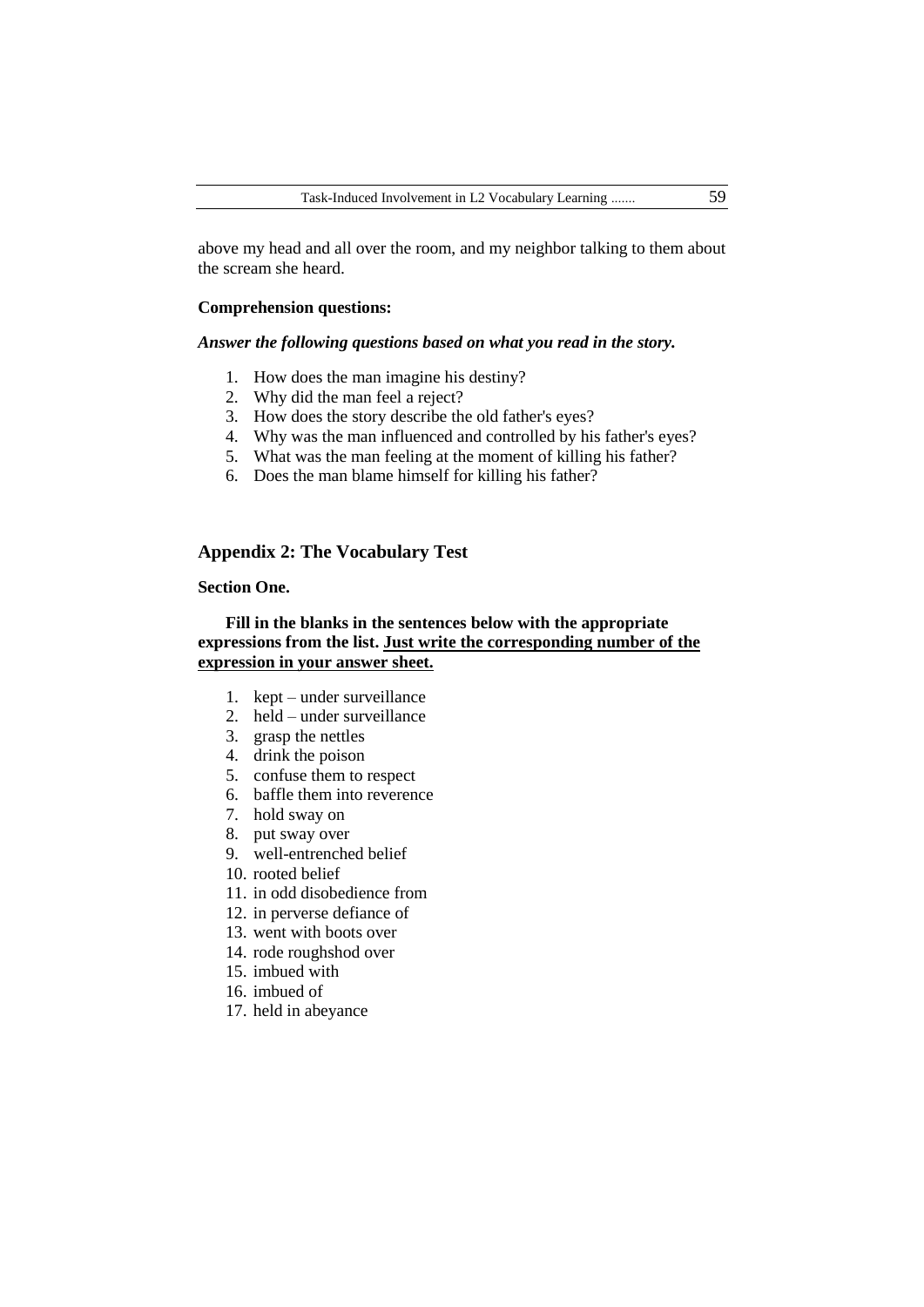- 18. kept in the form of abeyance
- 19. police belt
- 20. police cordon
- 1. The party could ----------------- some crucial votes.
- 2. The police have **………..** the nightclub **………….** because of suspected drug activity.
- 3. His poetry was …….**………….** deep, religious feeling.
- 4. There was a ……………….. around the building where the President was going to make his annual speech.
- 5. Some of the parliament members in western countries do not have ……………… in democracy.
- 6. The project is being ………………. until agreement is reached on funding it.
- 7. Eventually, they ……………. and admit their failure.
- 8. He is the manager who ………………….. all opposition.
- 9. The time will certainly come when that union will manifest itself as earthly and fallible; and the two disunited spirits, finding each other again, will become united here for the world beyond this--united, I tell you, ……………… all human laws and of all human notions of right and wrong.
- 10. This is not to say that teachers need to stun people into wonderment by words of learned length, and …………………

# **Section Two**

### **Choose the best answers and mark (a, b, c, or d) in your answer sheet.**

- 11. AIDS victims often experience social …………….. and discrimination.
	- a. ostracism
	- b. chauvinism
	- c. feminism
	- d. racism
- 12. The ………….. of fame in the world of rock and pop is self-evident to many.
	- a. popularity
	- b. ephemerality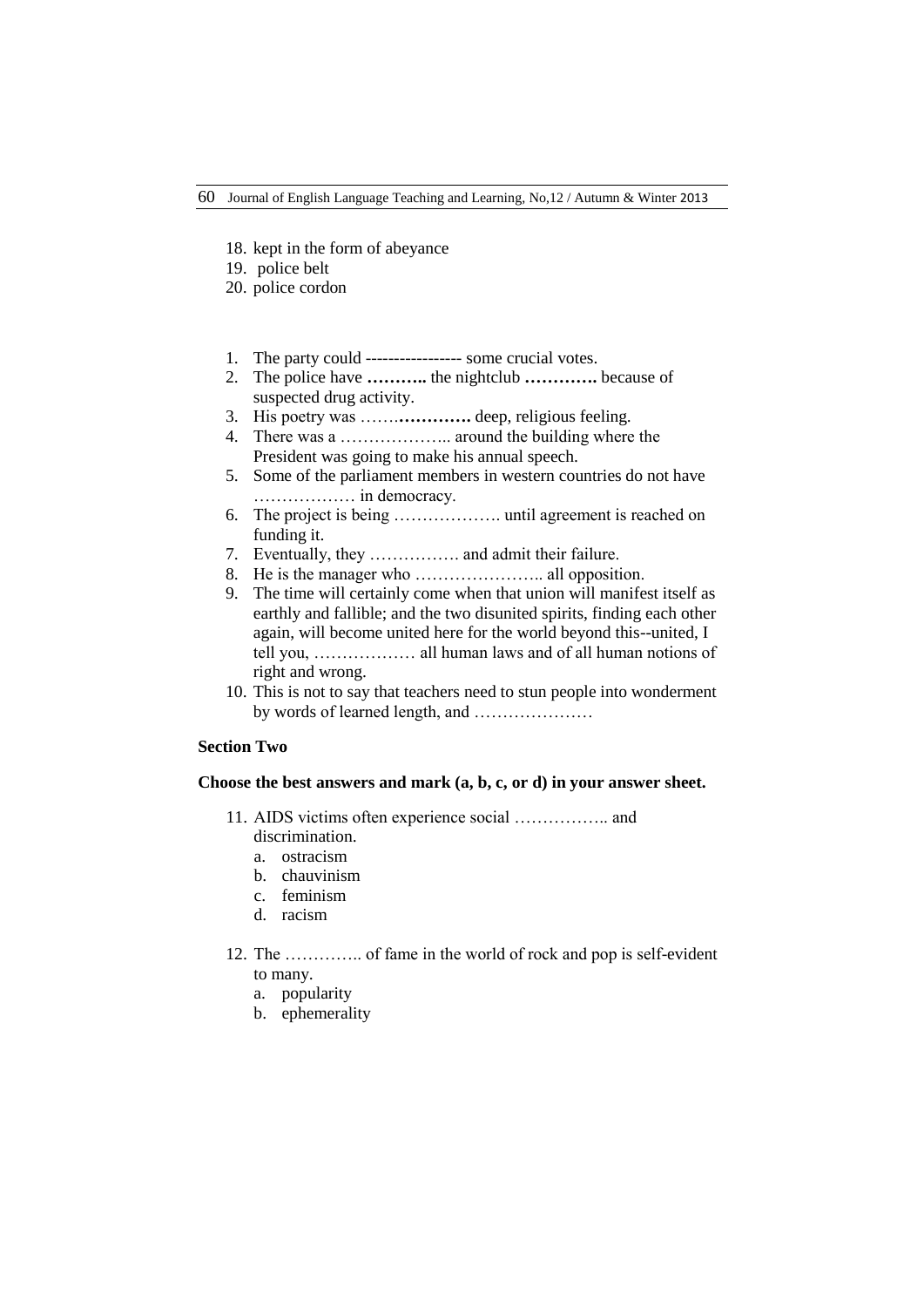- c. legality
- d. brutality
- 13. Health inspectors …………. the kitchen staff for low standards of cleanliness.
	- a. backbit
	- b. castrated
	- c. prognosticated
	- d. castigated
- 14. The decision to include Morris in the team was completely
	- ………………. when he scored three goals.
	- a. convinced
	- b. demonstrated
	- c. satisfied
	- d. vindicated
- 15. To think of or treat something abstract as if it existed as a real and tangible object is referred to as to ……………
	- a. retain
	- b. reify
	- c. reconceptualize
	- d. reconstruct
- 16. The challenge for any mechanistic theory, then, is to explain the origin of the human world in non-………………. terms.
	- a. biological
	- b. telepathical
	- c. teleological
	- d. televisual
- 17. In the 20th century, Marxism has been the subject of conflicting interpretations. It served as the official ideology of a number of totalitarian states, and it was also the inspirational …………… of many revolutionary and nationalist movements throughout the world.
	- a. dogma
	- b. credo
	- c. deed
	- d. creativity